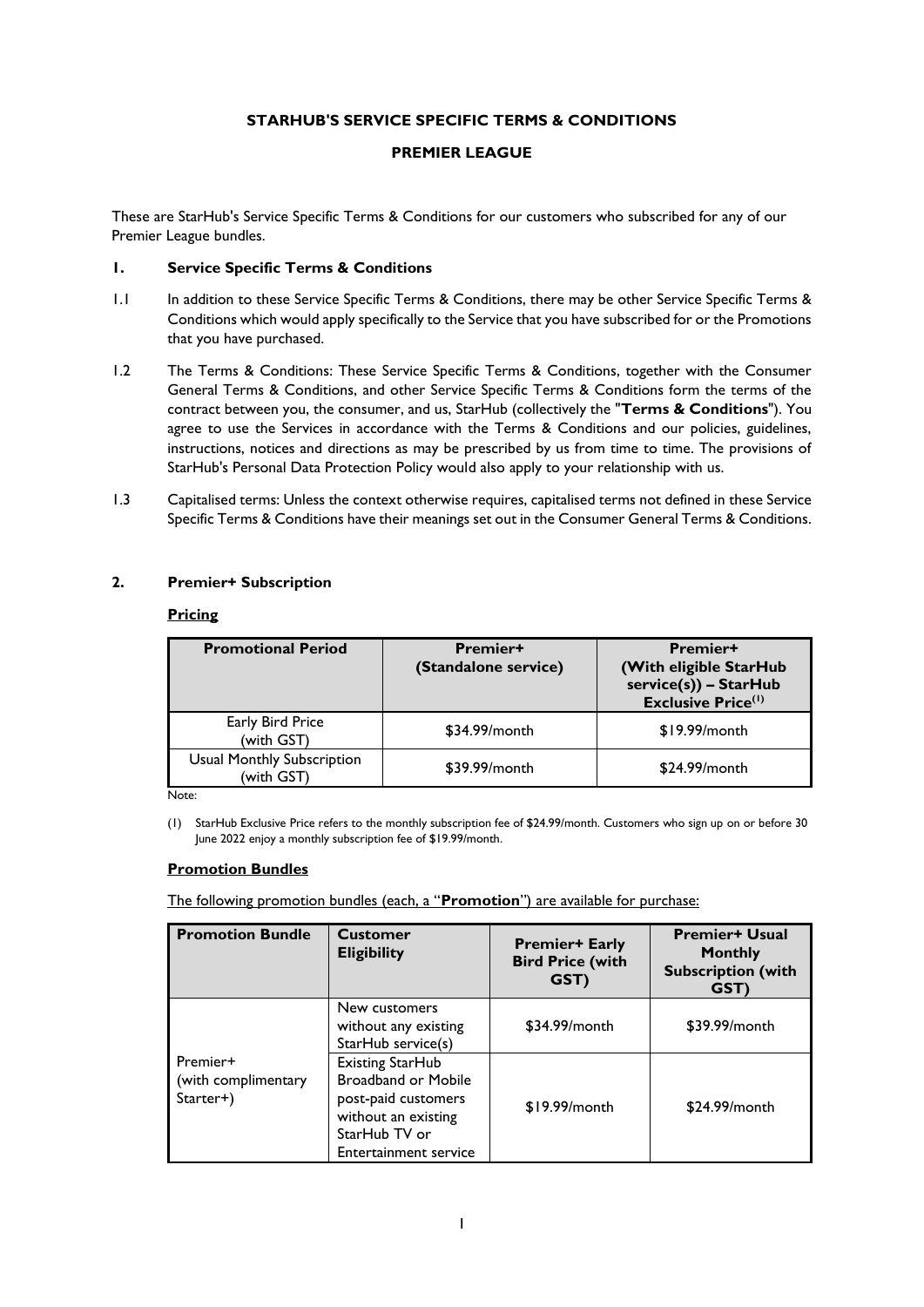| Free 6 Months 1 Gbps<br>Fibre Broadband with<br>Premier+<br>Free 6 Months 2Gbps<br>Fibre Broadband with<br>Premier+ | New customers<br>without any existing<br>StarHub Broadband<br>service |
|---------------------------------------------------------------------------------------------------------------------|-----------------------------------------------------------------------|
| Premier+                                                                                                            | New or existing                                                       |
| (StarHub TV+ Add-<br>On)                                                                                            | StarHub TV+<br>customers                                              |
| Premier+                                                                                                            | New or existing                                                       |
| (HomeHub+ Add-On)                                                                                                   | HomeHub+ IG/2G<br>bundle customers                                    |

## **Promotion Terms & Conditions**

- 2.1 These Promotions are only available until such date as we may determine and may be amended or rescinded at any time, in our sole and absolute discretion.
- 2.2 These Promotions cannot be used to offset existing subscription charges or outstanding balances due to StarHub.
- 2.3 These Promotions are non-exchangeable for cash or kind, non-refundable and non-transferable.
- 2.4 Unless we specify otherwise, these Promotions are not available with other discounts, promotions, special packages or external offers.
- 2A. Premier+ with complimentary Starter+ Promotion
- 2A.1 In respect of Premier+ with complimentary Starter+ Promotion, you will enjoy complimentary access to Starter+ Pass for the duration that your Premier+ subscription remains active. The usual subscription fee for Starter+ Pass is \$4.99 (inclusive of GST) per month.
- 2B. Free 6 Months StarHub Fibre Broadband with Premier+ Promotion
- 2B.1 If you sign up for this Promotion on or before 15 July 2022, your Premier+ subscription will only be activated from 15 July 2022 onwards or such other time period as we may notify you from time to time.
- 2B.2 Until the successful installation of your Broadband service, you will be billed the prevailing monthly subscription rate for Premier+. Once your broadband service has been successfully installed, you will then be entitled to enjoy the StarHub Exclusive Price for Premier+ from your following billing cycle.
- 2B.3 If you sign up via our StarHub Shops, Exclusive Partners or Telesales and top-up for a set-top box, you can only view your Premier+ on the StarHub TV+ Box after the successful installation of your Broadband service and StarHub TV+ Box.

## **Premier+ (Standalone Service)**

- 1. Eligibility: Customers who do not have any existing StarHub services or have StarHub services which do not meet the eligibility criteria for StarHub Exclusive Price.
- 2. The Early Bird Price is only applicable for sign-ups on or before 30 June 2022. StarHub reserves the sole and absolute discretion to remove, amend or otherwise extend the Early Bird Price.
- 3. Once you unsubscribe for Premier+, you will not be eligible for the Early Bird Price if you subscribe for Premier+ again.
- 4. If you subsequently qualify for the StarHub Exclusive Price by signing up for at least 1 eligible StarHub service, the price for your Premier+ (Standalone Service) will be replaced by the StarHub Exclusive Price in the next billing cycle after the eligible StarHub service is fully activated. For the avoidance of doubt, the Early Bird Price in relation to the StarHub Exclusive Price only applies if you sign up for the eligible StarHub service on or before 30 June 2022.
- 5. If you subscribe for Premier+ based on the Early Bird Price and subsequently get upgraded to enjoy the StarHub Exclusive Price, any termination of your eligible StarHub service(s) means that you will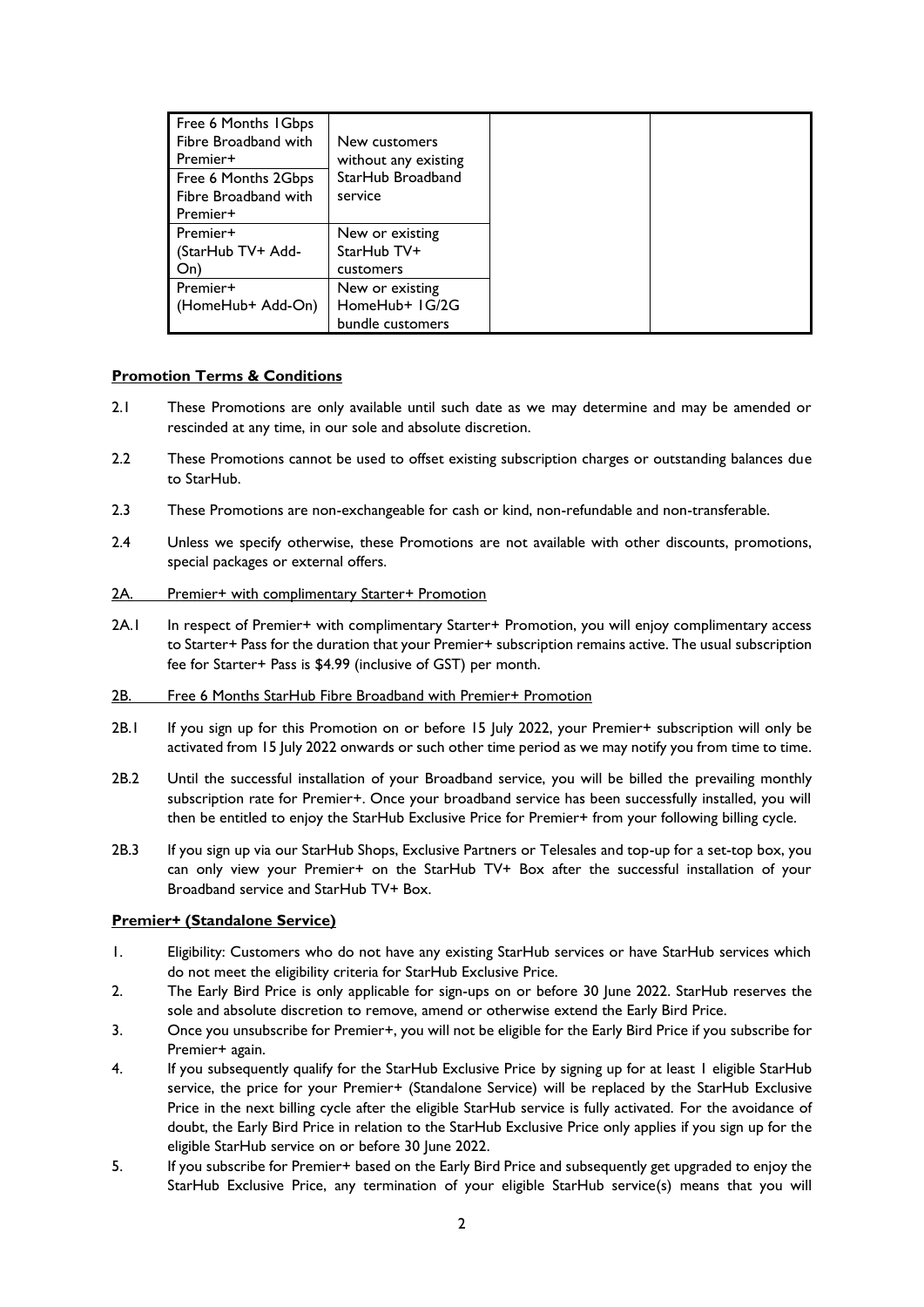subsequently no longer be entitled to enjoy the Promotions (including any Early Bird Price) anymore. You will be required to pay the prevailing monthly subscription rate for any subscription of Premier+.

# **Premier+ (with eligible StarHub service(s))**

- 1. Eligibility: Customers who sign up for an eligible StarHub service or already have a subscription for a eligible StarHub service.
- 2. An "eligible StarHub service" refers to an active subscription of one or more of the following. The minimum fee of \$15/month (inclusive of GST) is calculated excluding any subscriptions to value-added services, complimentary services, third-party subscriptions:
	- a. StarHub Broadband service with a base plan subscription fee of minimum \$15/month.
	- b. StarHub Post-paid Mobile service with a base plan subscription fee of minimum \$15/month. For avoidance of doubt, Welcome Plan is not eligible.
	- c. StarHub TV+ service with at least one of the following passes: Entertainment+, Asian+, Malay+, Indian+, Filipino+, Sports+ and HBO Pak as an add-on. For avoidance of doubt, Starter+ Pass is not eligible.
	- d. StarHub TV on Fibre service with a base plan subscription fee of minimum \$15/month if you sign up for Premier+ under StarHub TV+ as a separate subscription.
	- e. StarHub Bundles (HomeHub Plus / HomeHub+ / HubBundle) with a base plan subscription fee of minimum \$15/month.
- 3. The Early Bird Price is only applicable for sign-ups on or before 30 June 2022. StarHub reserves the sole and absolute discretion to remove, amend or otherwise extend the Early Bird Price.
- 4. The Early Bird Price is valid for a period of 24 months from the date that Premier+ is activated or 6 August 2022, whichever is later. Thereafter, your Premier+ charges will revert automatically to the prevailing monthly subscription rate.

# **3. Eligibility**

- 3.1 **Residential use only**: Unless otherwise permitted by us in writing, Premier+ is only available to residential customers for residential use and is not available to businesses or bulk subscription customers.
- 3.2 **Outstanding accounts**: At the time of application, you must not have any outstanding accounts with us that are due and owing to us. StarHub reserves the sole and absolute discretion to determine your entitlement to this subscription and may reject any application.
- 3.3 **Personal identification documentation**: In order for us to process your application, you will need to produce the relevant personal identification documentation described below:-

| <b>Residency Status</b> | <b>Additional terms and conditions</b> |           | <b>Relevant documentation</b>    |
|-------------------------|----------------------------------------|-----------|----------------------------------|
| Singaporean &           | ٠                                      | $\bullet$ | NRIC; or                         |
| Permanent               |                                        |           | Singapore Armed Forces Identity  |
| Resident                |                                        |           | Card (SAF 11B) for Regular &     |
|                         |                                        |           | NSF ONLY; or                     |
|                         |                                        | $\bullet$ | Singapore photo-driving licence, |
|                         |                                        |           | with proof of billing address    |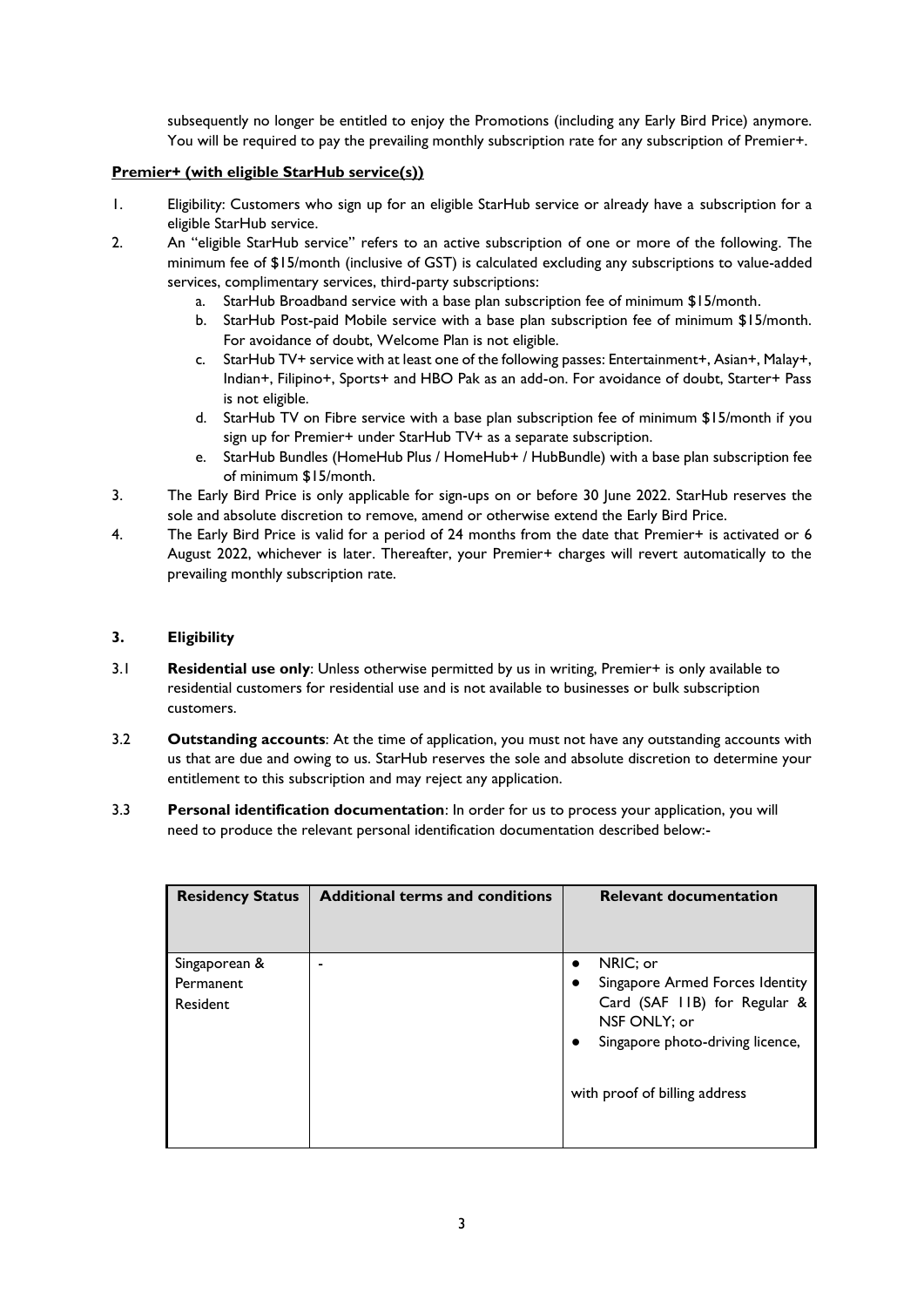|                                                                                                               |                                                                                                                                                                                                                                                                                                                                                                                                                                                                                                             | Proof of billing address <sup>(1)</sup> if address<br>on blue NRIC is a foreign address                                                                                                                                                                                                                                                                                                                                                                                                                 |
|---------------------------------------------------------------------------------------------------------------|-------------------------------------------------------------------------------------------------------------------------------------------------------------------------------------------------------------------------------------------------------------------------------------------------------------------------------------------------------------------------------------------------------------------------------------------------------------------------------------------------------------|---------------------------------------------------------------------------------------------------------------------------------------------------------------------------------------------------------------------------------------------------------------------------------------------------------------------------------------------------------------------------------------------------------------------------------------------------------------------------------------------------------|
| PI, P2, QI,<br>Employment Pass, S<br>Pass, PEP, TEP/TVP,<br>EntrePass,<br>Diplomat Pass,<br>Non-Diplomat Pass | Your Employment Pass, Diplomat<br>$\bullet$<br>Pass, Entrepass, S Pass or Training<br>Visit Pass must have a minimum<br>validity period of 6 months<br>If the validity period of your<br>$\bullet$<br>Employment Pass / Diplomat Pass<br>/ Entrepass / S Pass / Training Visit<br>Pass is less than 6 months, a letter<br>from your employer indicating<br>intent of renewal is required. The<br>letter must be from a manager of<br>your company                                                           | Your Employment Pass, Diplomat<br>Pass, Entrepass, S Pass or Training<br><b>Visit Pass</b><br>Employment Pass /<br>lf your<br>Diplomat Pass / Entrepass / S Pass<br>Training Visit Pass does not carry<br>your photograph, please produce<br>a passport with at least 6 months<br>validity<br>Proof of billing address <sup>(1)</sup> is<br>required if there is no local<br>address<br>present<br>your<br>on<br>Employment Pass/ Diplomat Pass<br>/ Entrepass / S Pass / Training<br><b>Visit Pass</b> |
| Work Permit,<br><b>Student Pass</b>                                                                           | Your Work Permit or Student<br>$\bullet$<br>Pass must have a minimum<br>validity period of 6 months<br>If the validity period of your<br>Work Permit is less than 6<br>months,<br>letter from the<br>a<br>employer indicating intent of<br>renewal is required. The letter<br>must be from a manager of your<br>company<br>If the validity period of your<br>Student Pass is less than 6<br>from the<br>months,<br>letter<br>a<br>principal of your school indicating<br>your continual studies is required | Your Work Permit or Student Pass<br>If your Work Permit / Student<br>Pass<br>does<br>not<br>carry your<br>photograph, please produce a<br>passport with at least 6 months<br>validity<br>Proof of billing address <sup>(1)</sup> is<br>required if there is no local<br>address present on your Work<br>Permit / Student Pass                                                                                                                                                                           |
| Dependant Pass,<br>Long Term Social<br><b>Visit Pass</b>                                                      | Your Dependant Pass or Long<br>$\bullet$<br>Term Social Visit Pass must have<br>a minimum validity period of 6<br>months<br>If the validity period of your<br>Dependant Pass or Long Term<br>Social Visit Pass is less than 6<br>months, a letter of extension<br>from the Ministry of Manpower<br>will be required                                                                                                                                                                                         | Your Dependant Pass or Long Term<br>Social Visit Pass<br>If your Dependent Pass / Long<br>Term Social Visit Pass does not<br>carry your photograph, please<br>produce a passport with at least<br>6 months validity<br>Proof of billing address <sup>(1)</sup> is<br>required if there is no local<br>address<br>the<br>present<br>on<br>Dependant<br>Pass/Long<br>Term<br>Social Visit Pass                                                                                                            |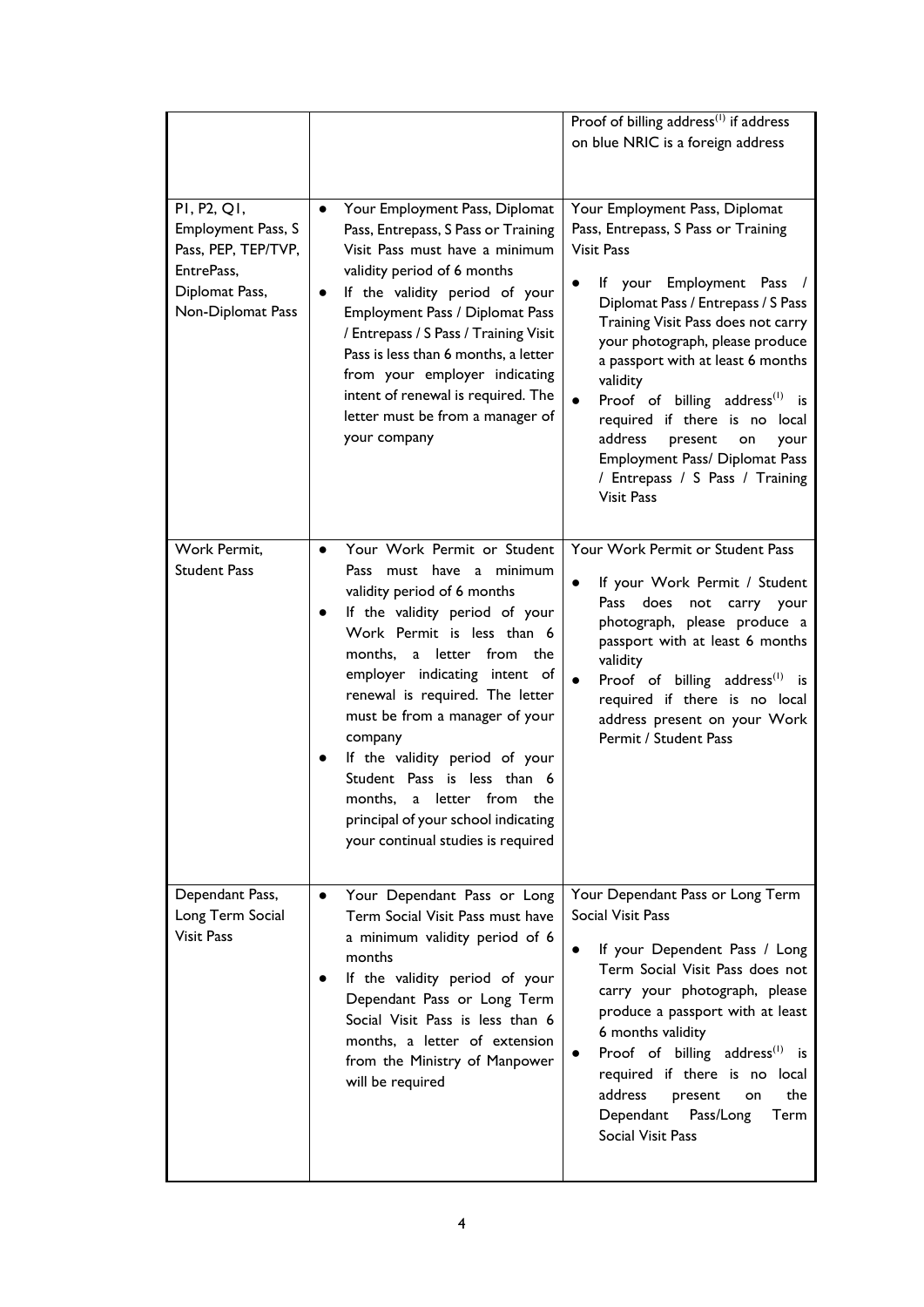### **Notes:**

- (1) List of documents that are accepted by us as Proof of your Billing Address include:-
	- Legal tenancy agreement (valid for at least 6-month)
	- Insurance policy statement (except for travel insurance)
	- Bank or Credit card statement<sup>\*</sup>
	- Singtel/M1/telecommunications bill statement\*
	- Singapore Power bill statement\*
	- Original CPF statement or printed from Internet\*
	- Title deed
	- TV/Radio License from Singapore Broadcasting Authority
	- Form B or IR8A (Income Tax) sent to customer's residential/company address
	- Letter from company (signed by managerial position and above) indicating the company owned/leased/rented properties/customer's residential address
	- Letter from School (signed by principal) indicating the customer's residential address

\*All proof of local billing address must be dated within three months from date of application.

## 4. **Premier+ Terms and Conditions**

- 4.1 If you sign up for Premier+ before 6 August 2022, your service start date will be 6 August 2022. If you sign up for Premier+ on or after 6 August 2022, your service start date will be the date that your StarHub service is fully activated. For the purposes of this Service Specific Terms and Conditions, "**Service Start Date**" means the date on which you will start being charged for the Services, as determined in accordance with this Clause 4.1.
- 4.2 Premier+ is a monthly recurring subscription. The subscription charges in respect of Premier+ will be billed monthly and charged to your StarHub bills.
- 4.3 Unless otherwise stipulated by us, all applicable Charges will be quoted inclusive of GST. Prices will be adjusted according to the prevailing GST rates.
- 4.4 If you choose to terminate Premier+ within one (1) month from your Service Start Date, you will be charged for the full subscription charges (excluding any promotion or discount price) in respect of such billing cycle, without any pro-ration. If you terminate Premier+ at any time after one (1) month from your Service Start Date, you will be charged the pro-rated subscription fees in respect of such billing cycle in which termination takes place, up to the date of termination.
- 4.5 You will continue to be charged even after the Premier League season has ended. If you choose to terminate Premier+ after the end of the Premier League season, any associated promotions or discounts will be withdrawn. Please note that you will not be entitled to enjoy the previous promotions or discounts when you resubscribe at the start of the next Premier League season, and new pricing plans may apply.
- 4.6 If you add on any other StarHub service(s) during the course of subscribing for Premier+, the minimum period of service and associated early termination charges in respect of such StarHub service(s) will apply.
- 4.7 StarHub reserves the rights to revise any of these Terms & Conditions without prior notice.